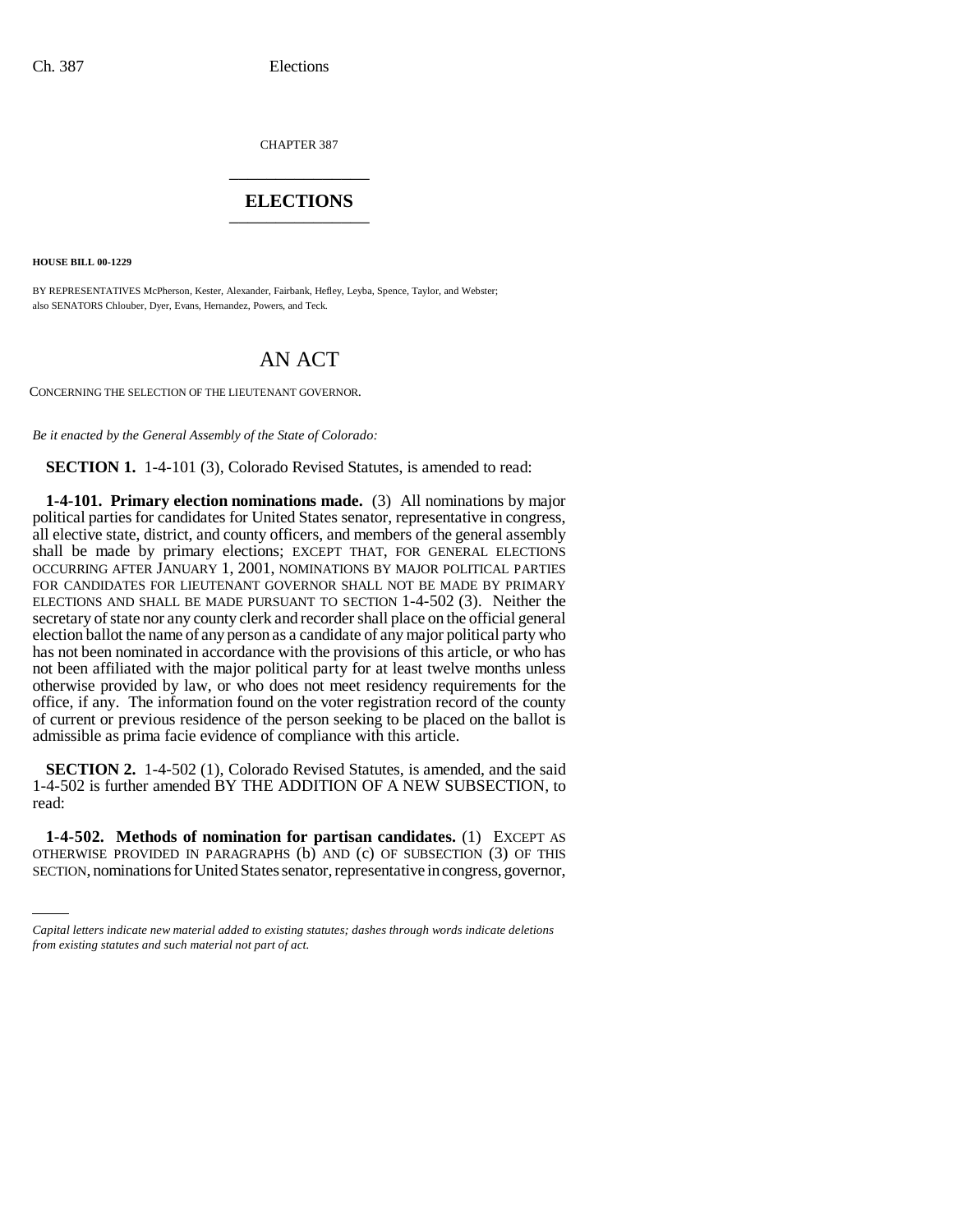Elections Ch. 387

lieutenant governor, secretary of state, state treasurer, attorney general, member of the state board of education, regent of the university of Colorado, member of the general assembly, district attorney, and all county officers to be elected at the general election may be made by primary election by major political parties, by petition for nomination of an unaffiliated candidate as provided in section 1-4-802, or by a minor political party as provided in section 1-4-1304 (2).

(3) FOR GENERAL ELECTIONS OCCURRING AFTER JANUARY 1, 2001:

(a) THE NOMINATION OF A MAJOR POLITICAL PARTY FOR LIEUTENANT GOVERNOR SHALL BE MADE BY THE PARTY'S CANDIDATE FOR GOVERNOR. NO LATER THAN SEVEN DAYS FOLLOWING THE PRIMARY ELECTION, THE PARTY'S CANDIDATE FOR GOVERNOR SHALL SELECT A CANDIDATE FOR LIEUTENANT GOVERNOR. OTHER NOMINATIONS FOR THE OFFICE OF LIEUTENANT GOVERNOR MAY BE MADE BY PETITION FOR NOMINATION OF AN UNAFFILIATED CANDIDATE AS PROVIDED IN SECTION 1-4-802 OR BY A MINOR POLITICAL PARTY AS PROVIDED IN SECTION 1-4-1304 (2).

(b) NO PERSON SHALL BE ELIGIBLE FOR A MAJOR POLITICAL PARTY NOMINATION FOR LIEUTENANT GOVERNOR UNLESS SUCH PERSON IS A REGISTERED ELECTOR AND HAS BEEN AFFILIATED, FOR A PERIOD OF AT LEAST TWELVE MONTHS IMMEDIATELY PRECEDING THE DATE OF THE NOMINATION, WITH THE MAJOR POLITICAL PARTY MAKING THE NOMINATION AS SHOWN IN THE RECORD BOOKS OF THE COUNTY CLERK AND RECORDER.

(c) ANY PERSON NOMINATED AS THE CANDIDATE FOR LIEUTENANT GOVERNOR OF A MAJOR POLITICAL PARTY PURSUANT TO PARAGRAPH (a) OF THIS SUBSECTION (3) SHALL FILE A WRITTEN ACCEPTANCE WITH THE SECRETARY OF STATE BY MAIL OR HAND DELIVERY. THE WRITTEN ACCEPTANCE MUST BE POSTMARKED OR RECEIVED BY THE SECRETARY OF STATE WITHIN THIRTY DAYS AFTER THE PRIMARY ELECTION. IF AN ACCEPTANCE IS NOT FILED WITHIN THE REQUIRED TIME, THE CANDIDATE SHALL BE DEEMED TO HAVE DECLINED THE NOMINATION, AND THE NOMINATION SHALL BE TREATED AS A VACANCY TO BE FILLED AS PROVIDED IN SECTION 1-4-1002 (2.3) (a).

**SECTION 3.** 1-4-603, Colorado Revised Statutes, is amended to read:

**1-4-603. Designation of major political party candidates by petition.** Candidates for major political party nominations FOR THE OFFICES SPECIFIED IN SECTION 1-4-502 (1) THAT ARE TO BE MADE BY PRIMARY ELECTION may be placed on the primary election ballot by petition, as provided in part 8 of this article.

**SECTION 4.** 1-4-604 (1) (a), Colorado Revised Statutes, is amended to read:

**1-4-604. Filing of petitions and certificates of designation by assembly legislative declaration.** (1) (a) Every petition or certificate of designation by assembly in the case of a candidate for nomination for any national or state office SPECIFIED IN SECTION 1-4-502 (1), or for member of the general assembly, district attorney, or district office greater than a county office, together with the written acceptances signed by the persons designated or nominated by such assembly described in section 1-4-601 (3), shall be filed by the presiding officer or secretary of such assembly and received in the office of the secretary of state.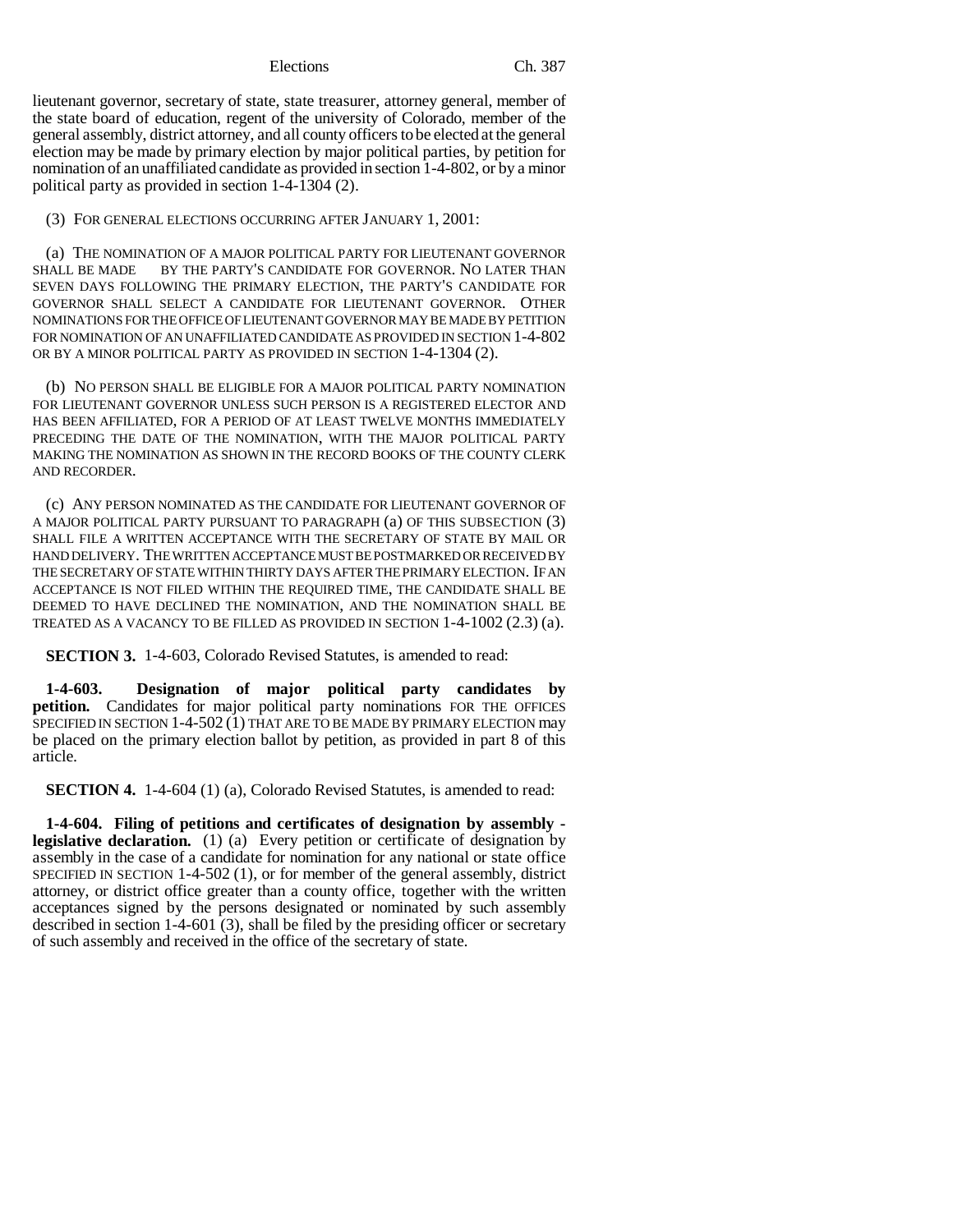## **SECTION 5.** 1-4-801 (1), Colorado Revised Statutes, is amended to read:

**1-4-801. Designation of party candidates by petition.** (1) Candidates for political party nominations TO BE MADE BY PRIMARY ELECTION may be placed on the primary election ballot by petition. Every petition to nominate candidates for a primary election shall state the name of the office for which the person is a candidate and the candidate's name and address and shall designate in not more than three words the name of the political party which the candidate represents. No petition shall contain the name of more than one person for the same office.

**SECTION 6.** 1-4-1002 (2.3) (a), (2.5), and the introductory portion to 1-4-1002 (7), Colorado Revised Statutes, are amended, and the said 1-4-1002 is further amended BY THE ADDITION OF A NEW SUBSECTION, to read:

**1-4-1002. Vacancies in designation or nomination.** (2.3) (a) Any vacancy in a party nomination, occurring OTHER THAN A VACANCY FOR A PARTY NOMINATION FOR LIEUTENANT GOVERNOR FOR A GENERAL ELECTION OCCURRING AFTER JANUARY 1, 2001, THAT OCCURS after the day of the primary election and more than eighteen days but less than sixty-one days before the general election may be filled by the respective party assembly vacancy committee of the district, county, or state, as appropriate, depending upon the office for which the vacancy in nomination has occurred in accordance with the provisions of subsection (9) of this section. ANY VACANCY IN A PARTY NOMINATION FOR LIEUTENANT GOVERNOR FOR A GENERAL ELECTION OCCURRING AFTER JANUARY 1,2001, SHALL BE FILLED BY A REPLACEMENT CANDIDATE FOR LIEUTENANT GOVERNOR WHO SHALL BE NOMINATED BY THE PARTY'S CANDIDATE FOR GOVERNOR TO FILL THE VACANCY. A vacancy may be caused by the declination, death, disqualification, resignation, or withdrawal of any person nominated at the primary election or by the declination, death, disqualification, resignation, or withdrawal of any elective officer after a primary election at which a nomination could have been made for the office had the vacancy then existed. No person is eligible for appointment to fill a vacancy in the party nomination unless that person meets all of the requirements of candidacy as of the date of the primary election.

(2.5) (a) Any vacancy in a party nomination occurring less than eighteen days before the general election that is caused by the declination, death, disqualification, or withdrawal of any person nominated at the primary election or by the declination, death, disqualification, or withdrawal of any elective officer after a primary election at which a nomination could have been made for the office had the vacancy then existed shall not be filled before the general election. In such case, the votes cast for the candidate whose declination, death, disqualification, or withdrawal caused the vacancy are to be counted and recorded, and, if the candidate receives a plurality of the votes cast, such vacancy shall be filled after the general election by the respective party vacancy committee of the district, county, or state, as appropriate, depending upon the office for which the vacancy in nomination has occurred and in the manner provided for in part 2 of article 12 of this title for filling vacancies in office.

(b) ANY VACANCY IN A PARTY NOMINATION FOR LIEUTENANT GOVERNOR FOR A GENERAL ELECTION OCCURRING AFTER JANUARY 1, 2001, THAT OCCURS LESS THAN EIGHTEEN DAYS BEFORE THE GENERAL ELECTION THAT IS CAUSED BY THE DECLINATION, DEATH, DISQUALIFICATION, OR WITHDRAWAL OF THE NOMINATED CANDIDATE SHALL NOT BE FILLED BEFORE THE GENERAL ELECTION. IN SUCH CASE,